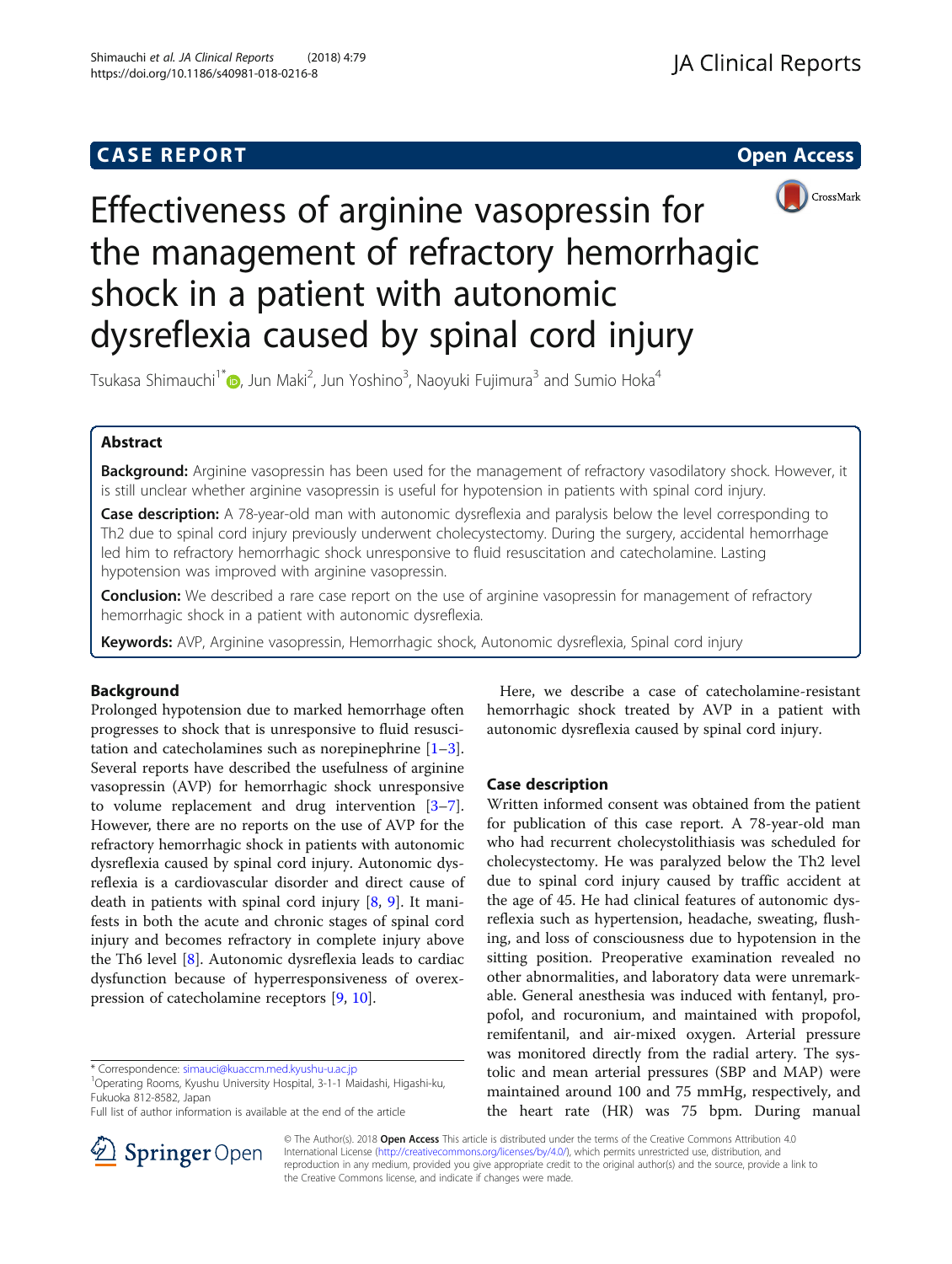dissection of the adhesions around the cystic duct, the inferior vena cava was accidentally injured and marked hemorrhage occurred and then blood pressure had decreased abruptly. Blood loss was replaced with 1500 ml of crystalloid before transfusion of red blood cells and fresh frozen plasma. Phenylephrine and epinephrine bolus, and continuous infusion of norepinephrine (0.1 μg/kg/min) were performed in order to maintain systolic blood pressure > 70 mmHg, a threshold for increased mortality in patients with hemorrhagic shock [\[11\]](#page-2-0). Although the inferior vena cava was surgically repaired and hemostasis was almost restored, hypotension (systolic blood pressure 40 mmHg) persisted. Blood gas data were pH 7.19, PaO2 272 mmHg, bicarbonate 11.9 mEq/l, base deficit − 15 mEq/ l, and hemoglobin 6.1 g/dL (10.1 g/dL before surgery). Thus, we decided to administer AVP and started continuous infusion at 0.2 U/kg/min, and the hemodynamic status immediately improved. We titrated the infusion rate to 0.02 U/kg/h (Fig. 1). 80 mEq of sodium bicarbonate was administered, and fluid resuscitation was continued. The SBP and MAP increased to 110 and 85 mmHg respectively, and the HR was 90 bpm. His arterial blood pressure was maintained with 0.02 U/kg/h of AVP and 0.02 μg/kg/min of norepinephrine at the end of the operation. The ABG at this time demonstrated a pH of 7.43,  $PCO<sub>2</sub>$  of 37 mmHg,  $Pao<sub>2</sub>$  of 194 mmHg, bicarbonate of 17.6, a base deficit of − 7, and Hb of 8.5 g/dL. The total blood loss was 3100 ml. For the resuscitation from hypovolemic shock, 2130 ml of blood components was transfused and 3800 ml of crystalloid was administered. The patient was admitted to the intensive

care unit with intubated. He had no prolonged hypotension and no neurological complication after surgery.

## **Discussion**

For the management of patients with hemorrhage shock, volume resuscitation to maintain adequate tissue perfusion takes priority  $[12]$ . However, in cases of refractory hemorrhage shock, prolonged hypotension leads to hypoperfusion of the brain and other vital organs. Although vasopressors, such as norepinephrine and dopamine, are useful for maintaining arterial pressure  $[12]$  $[12]$  $[12]$ , our patient was in a state of hemorrhage shock that was unresponsive to volume resuscitation and catecholamines. This is the first case report describing the use of AVP for the management of refractory hemorrhagic shock in a patient with autonomic dysreflexia caused by spinal cord injury.

Hemorrhagic shock leads to the immediate release of catecholamines, such as epinephrine and norepinephrine, and delayed activation of the renin-angiotensin system as compensatory responses [\[12\]](#page-2-0). These compensatory systems may be poorly activated in patients with autonomic dysreflexia. Acidosis followed by hemorrhagic shock inactivates catecholamine receptors and autonomic dysreflexia downregulates catecholamine receptors [[8\]](#page-2-0). Furthermore, prolonged hemorrhagic shock causes vasodilation via the production of nitric oxide (NO) and depletion of stored AVP [\[7](#page-2-0), [12](#page-2-0), [13](#page-2-0)]. Advanced hemorrhagic shock becomes unresponsive to both volume resuscitation and catecholamines because of vasodilatation and acidosis [\[7](#page-2-0), [12](#page-2-0)]. In cases of hemorrhagic shock unresponsive to